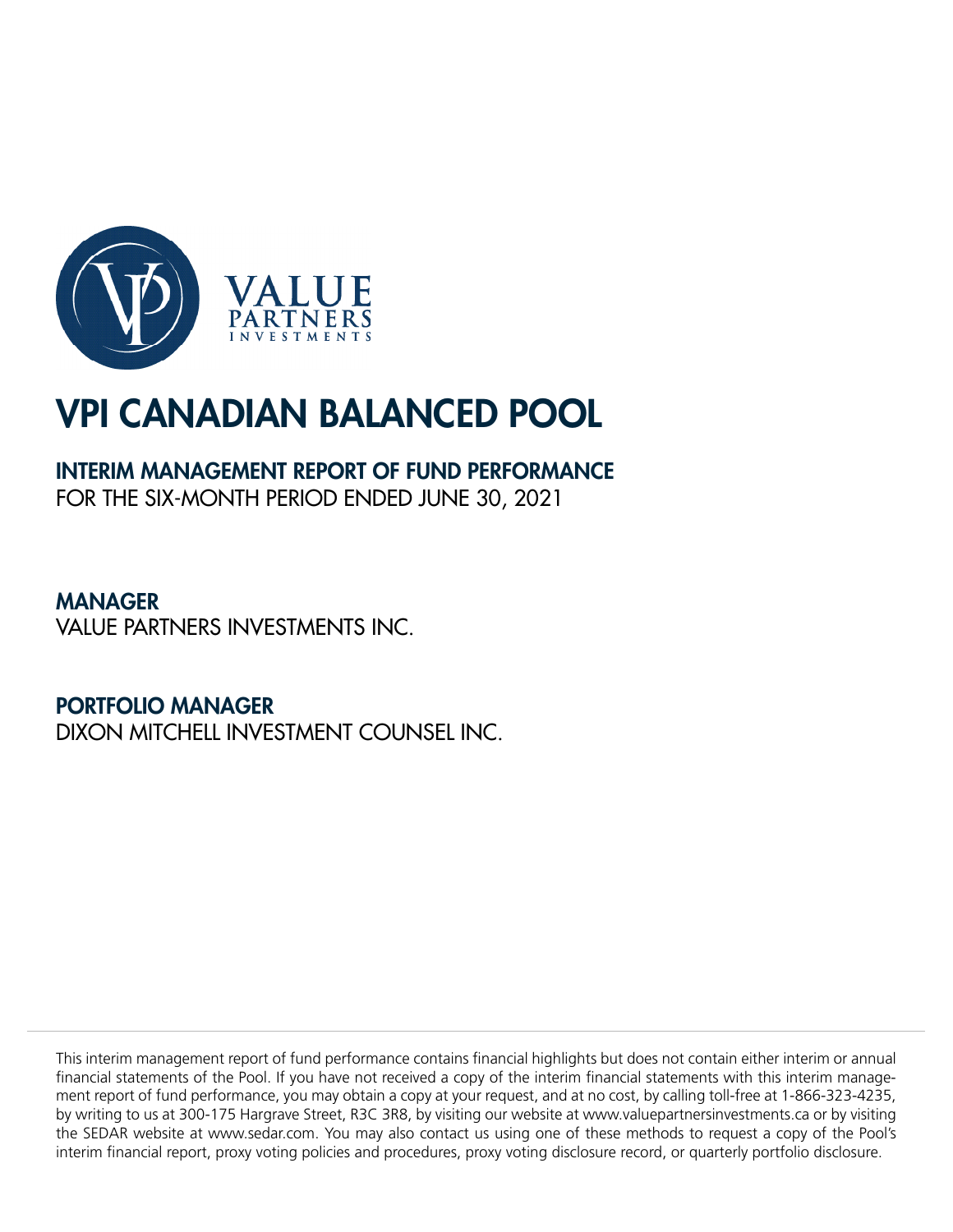

## **Interim Management Discussion of Fund Performance**

August 23, 2021

The Interim Management Report of Fund Performance presents management's view of the significant factors and developments affecting the Pool's performance and outlook since December 31, 2020, the Pool's most recent fiscal yearend. This report should be read in conjunction with the Annual Management Report of Fund Performance for the year ended December 31, 2020.

#### **Results of Operations**

Net assets of the Pool increased by approximately \$94.4 million for the six-month period ended June 30, 2021. The increase is attributable to \$31.6 million of net sales, and a \$62.8 million increase in net assets from operations. The increase in net assets from operations resulted from \$50.3 million of unrealized appreciation in the value of investments, a \$13.5 million net realized gain on the sale of investments and \$6.2 million of dividend and interest income. This was offset by \$6.7 million of operating expenses and management fees and a \$0.5 million foreign exchange loss on cash.

The following table summarizes the businesses that were added or removed from the portfolio during the period:

| Additions                      | Dispositions  |
|--------------------------------|---------------|
| Intercontinental Exchange Inc. | Cisco Systems |

As a result of these changes, partial dispositions, market value changes and cash flows of the Pool, there were some moderate shifts in the portfolio allocation from the beginning of the year, the most notable of which are highlighted in the following table:

| Sector                   | Allocation Increase | Sector                          | <b>Allocation Decrease</b> |
|--------------------------|---------------------|---------------------------------|----------------------------|
| <b>Banks</b>             | 2.5%                | Government Bonds                | $2.0\%$                    |
| Diversified Financials   | 2.3%                | Technology Hardware & Equipment | 1.9%                       |
| Media and Entertainment  | $1.3\%$             | Other Net Assets                | 1.8%                       |
| Retailing                | 1.1%                | Food, Beverage & Tobacco        | $1.2\%$                    |
| Food & Staples retailing | $1.0\%$             | Software & Services             | $0.7\%$                    |
| Transportation           | $0.7\%$             |                                 |                            |
|                          |                     |                                 |                            |

Each series of the Pool experienced gains in the range of 8.8% to 9.9% which was comparable to the blended benchmark (comprised of 50% S&P/TSX Composite Total Return Index, 35% FTSE TMX Canada Universe Bond Index and 15% S&P 500 Total Return Index (C\$)), with a return for the period of 8.9%.

Equity markets were robust during the first half of 2021, with both the TSX and S&P 500 indices repeatedly marking new highs throughout the period as the economy continued to make progress with vaccinations rolling out across the developed world. The cyclically exposed TSX Index outperformed most developed markets on a YTD basis. US equity returns were also strong; however, from a Canadian investor's perspective, they were impacted negatively by a falling US dollar relative to the loonie. Fixed income performance was mixed, with the first quarter seeing the worst selloff in bonds in decades, while the second quarter saw some stability return to fixed income performance despite a series of elevated inflation readings in both the US and Canada. From an asset allocation basis, the Portfolio Manager's decision to be overweight equities relative to the target level was positive given the lofty stock market returns, as was the underweight stance on bonds. However, within the equities, the above target US allocation was a drag on relative performance, given the aforementioned currency headwind. Cash was also a drag on overall performance, with an average allocation of just under 10% during the period. The Portfolio Manager notes that a significant amount of cash was deployed in May and June.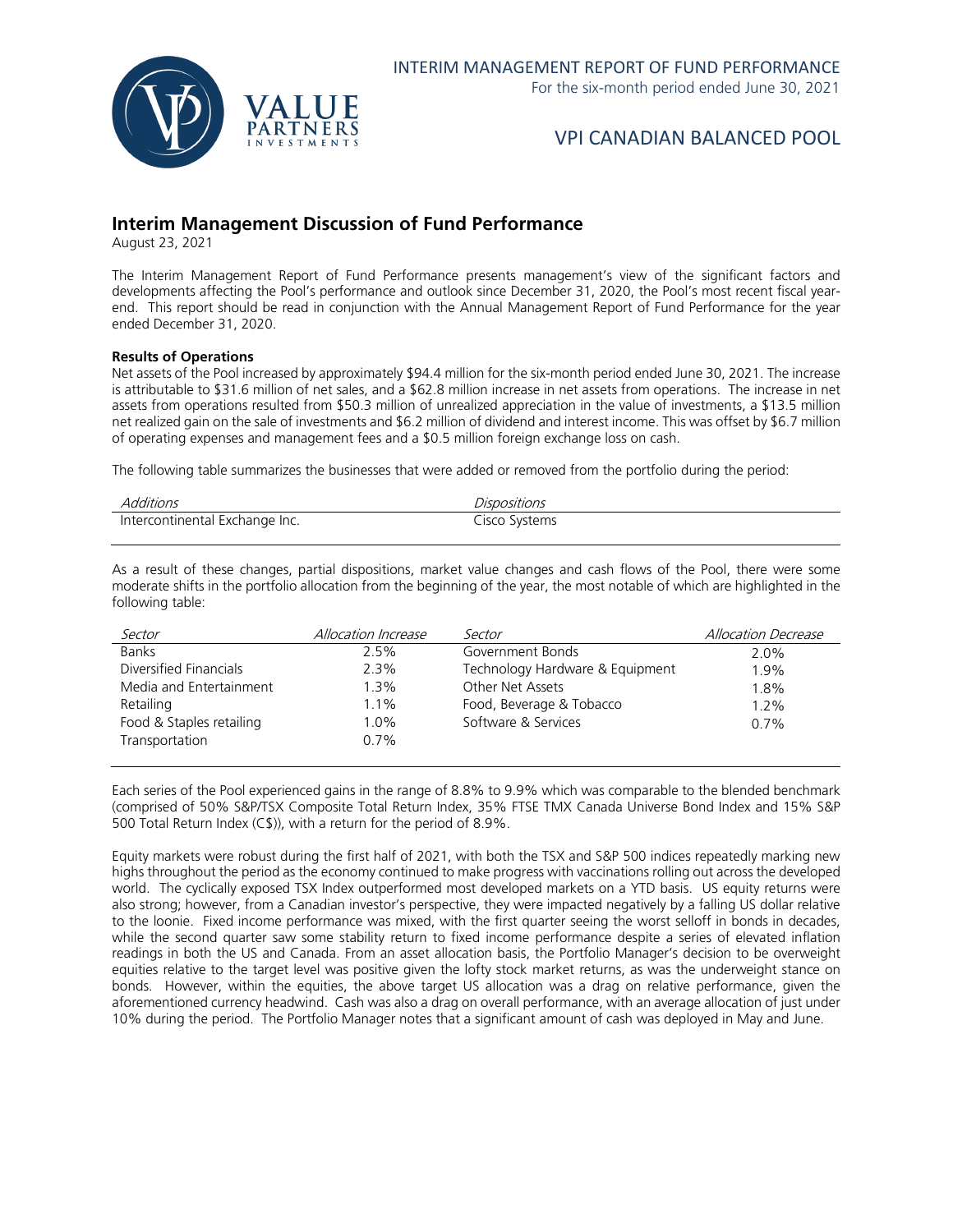

#### **Revenues and Expenses**

Revenues of the Pool amounted to \$6.2 million from dividend and interest income from its holdings, realized gains of \$13.5 million, and experienced unrealized appreciation in the value of its investments of \$50.3 million. The Pool also incurred \$6.7 million in management fees and operating expenses, and a \$0.5 million foreign exchange loss on cash.

Realized gains on the sale of investments during the period are attributable to the following dispositions from the portfolio:

| <b>Holding</b>               | Approximate<br><b>Holding</b><br>Period | <b>Proceeds</b><br>(millions) | Cost<br>(millions) | <b>Realized Gains</b><br>(millions) |
|------------------------------|-----------------------------------------|-------------------------------|--------------------|-------------------------------------|
| Cisco Systems                | 1.5 years                               | \$11.9                        | \$ 8.2             | \$ 3.7                              |
| <b>Partial Distributions</b> | n/a                                     | \$58.8                        | \$49.0             | \$9.8                               |
|                              |                                         | \$70.7                        | \$ 57.2            | \$13.5                              |

#### **Recent Developments**

#### Economic Conditions

A year ago had just concluded one of the worst periods in economic history, as COVID-19 lockdowns through the spring of 2020 had resulted in a sharp curtailment of activity across the globe. Subsequently, market sentiment as well as underlying corporate performance have been on an upswing since last November when the first COVID-19 vaccines were announced. Today, the economy sits at an important juncture, where many of the recent economic successes and indeed the reopening narrative are being called into question by the spread of the Delta variant, especially among vulnerable unvaccinated populations such as those in emerging markets and the US. While it remains to be seen how things evolve, there have been signs of unevenness in the current recovery even prior to the proliferation of the highly transmissible variant, highlighted by severe labour shortages alongside millions who continue to be out of work in both the US and Canada. The role of the government cannot be understated, with unprecedented fiscal stimulus clearly playing a huge role in stoking the current recovery while also causing distortions in the labour market due to the large segments of society who have become increasingly reliant on government transfers and subsidies.

With respect to inflation, the Portfolio Manager has seen various supply chain issues lead to shortages, while robust demand has resulted in a slew of rising prices across commodities. Yet, the bond market has been largely dismissive of rising CPI and PPI numbers, presumably due to the narrow breadth in current inflation data. The majority of categories that make up core CPI have been slowing relative to their pace from April this year, while the strongest gains have been concentrated in 'reopening' categories, with car rentals, used vehicles (in tight supply alongside surging rental fleet demand with new cars being unavailable due to an ongoing chip shortage) and airfares dominating.

Concurrent with the inflation data, the central banks have signaled that their unprecedented monetary support was on borrowed time. The Bank of Canada began winding down many of its COVID induced open market operations in the second quarter of 2021. In the US, a much-awaited Federal Open Market Committee meeting in mid-June culminated in a pull-forward of rate hike expectations, with a consensus among the committee's voting members that we would see at least two hikes by the end of 2023, while some 'hawkish' members called for hikes as early as the second half of 2022. Despite these developments, we have seen long bond yields fall considerably over the summer, indicating that either the Delta variant is taking precedence as a risk factor, or, more concerningly, the bond market may be signaling a potential policy error by central banks.

Meanwhile, corporate earnings have been robust recently, with a higher-than-normal percentage of 'beats' vs. consensus estimates, as well as a larger magnitude of outperformance relative to expectations. It would appear that the consumer is in good shape, but this recovery is certainly not universal as those who have been impacted by COVID—such as workers in the leisure and hospitality segments—remain in difficult circumstances.

While the economy has been healing quicker than originally forecast as vaccinations continue across developed markets, we remain acutely aware of risks including the rising inflationary narrative as well as the emergence of more virulent variants of COVID. We note that the Pool's diverse positioning should allow for continued participation in rising equity markets to the extent that this continues, while the surfeit of cash and short-term liquid holdings serves to reduce volatility and be available to take advantage of any potential market pullbacks going forward. The Portfolio Manager continues to adhere to its core principles and investment philosophy, preferring process over emotion as one navigates these uncharted waters. The Portfolio Manager seeks to preserve capital first and foremost, looking to compound our clients' wealth over time.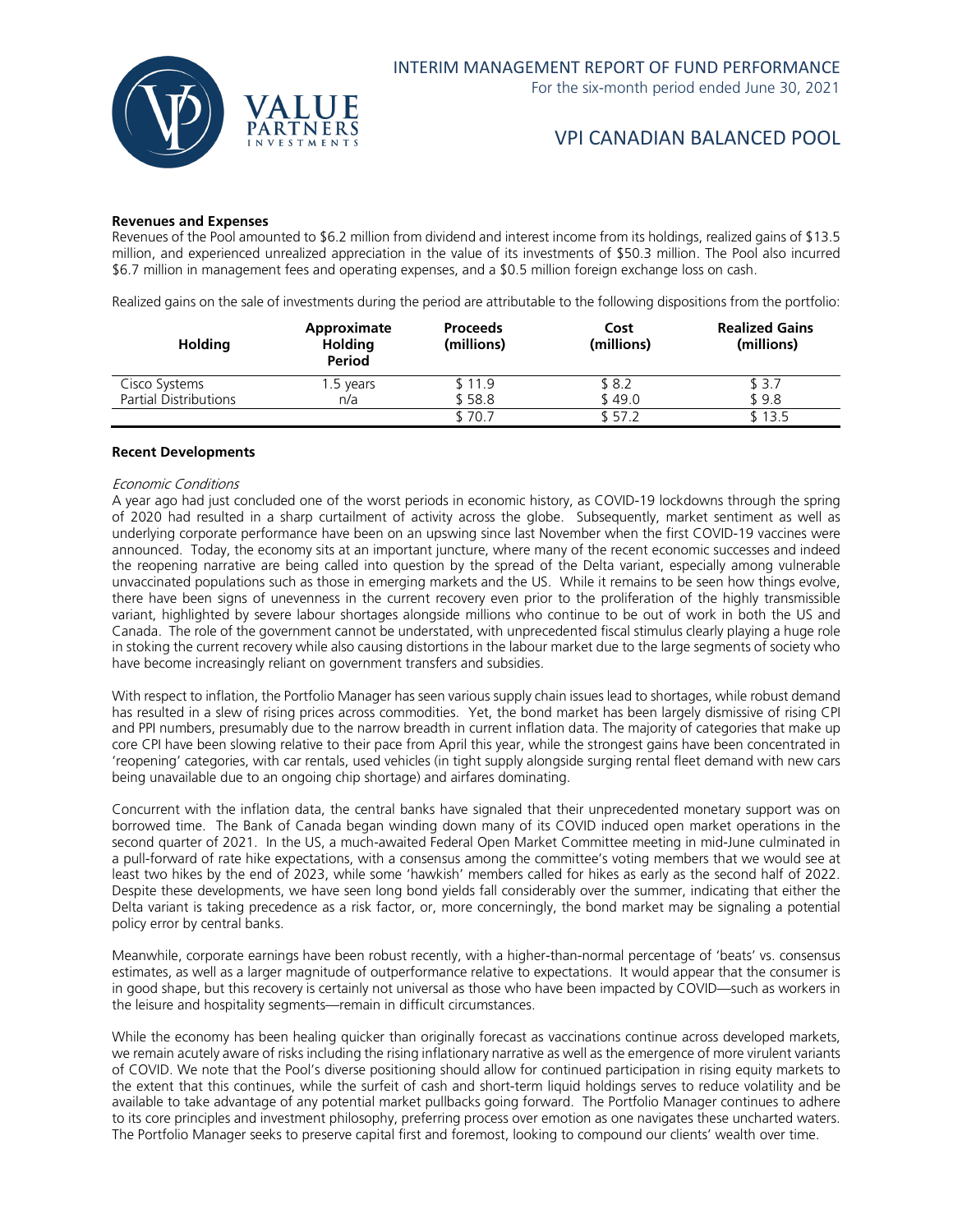

For the six-month period ended June 30, 2021

## VPI CANADIAN BALANCED POOL

## **Portfolio Allocation**

| Canadian Equities                  | 43.6% | Corporate Bonds                      | 7.0%    |
|------------------------------------|-------|--------------------------------------|---------|
| US Equities                        | 31.0% | Offshore Equities                    | 0.7%    |
| Government Bonds                   | 12.0% | Other Net Assets                     | $-1.8%$ |
| Cash & Equivalents                 | 7.5%  |                                      |         |
| <b>Sector Allocation</b>           |       |                                      |         |
| <b>Banks</b>                       | 13.2% | Food and Staples Retailing           | $3.0\%$ |
| Government Bonds                   | 12.0% | Technology, Hardware & Equipment     | 2.8%    |
| Diversified Financials             | 10.3% | Pharmaceuticals & Biotechnology      | 2.5%    |
| Software and Services              | 10.1% | Food, Beverage and Tobacco           | 2.2%    |
| Cash & Equivalents                 | 7.5%  | Energy                               | 2.1%    |
| Corporate Bonds                    | 7.0%  | Commercial and Professional Services | 2.0%    |
| Transportation                     | 6.0%  | Consumer Durables and Apparel        | 2.0%    |
| Media and Entertainment            | 4.6%  | <b>Consumer Services</b>             | $1.7\%$ |
| Health Care Equipment and Services | 3.4%  | <b>Materials</b>                     | 1.4%    |
| Retailing                          | 3.2%  | <b>Telecommunication Services</b>    | 1.0%    |
| Capital Goods                      | 3.1%  | Insurance                            | $0.7\%$ |
|                                    |       | Other Net Assets                     | $-1.8%$ |

## **Top 25 Holdings**

|                                        | Percentage of     |
|----------------------------------------|-------------------|
| <b>Issuer</b>                          | <b>Net Assets</b> |
| Cash & Equivalents                     | 7.5%              |
| Alphabet Inc., Class A                 | 4.6%              |
| Berkshire Hathaway Inc., Class B       | 4.4%              |
| Visa Inc.                              | 4.4%              |
| The Toronto-Dominion Bank              | 4.4%              |
| The Bank of Nova Scotia                | 4.0%              |
| Royal Bank of Canada                   | 3.8%              |
| Microsoft Corporation                  | 3.4%              |
| Dollarama Inc.                         | 3.2%              |
| Canadian National Railway Company      | 3.2%              |
| Alimentation Couche-Tard Inc., Class B | 3.0%              |
| TFI International Inc.                 | 2.9%              |
| Apple Inc.                             | 2.8%              |
| Thermo Fisher Scientific Inc.          | 2.5%              |
| Brookfield Asset Management Inc.       | 2.4%              |
| Oracle Corporation                     | 2.3%              |
| Becton, Dickinson and Company          | 2.2%              |
| Thomson Reuters Corporation            | 2.0%              |
| Gildan Activewear Inc.                 | 2.0%              |
| Element Fleet Management Corp.         | 1.8%              |
| MTY Food Group Inc.                    | 1.7%              |
| Intercontinental Exchange, Inc.        | 1.7%              |
| Roper Technologies, Inc.               | 1.6%              |
| Badger Infrastructure Solutions Ltd.   | 1.5%              |
| Saputo Inc.                            | 1.5%              |
| <b>Total</b>                           | 74.8%             |

The above summary of investment portfolio may change due to ongoing portfolio transactions of the Pool. An update will be made available within 60 days of each subsequent quarter-end.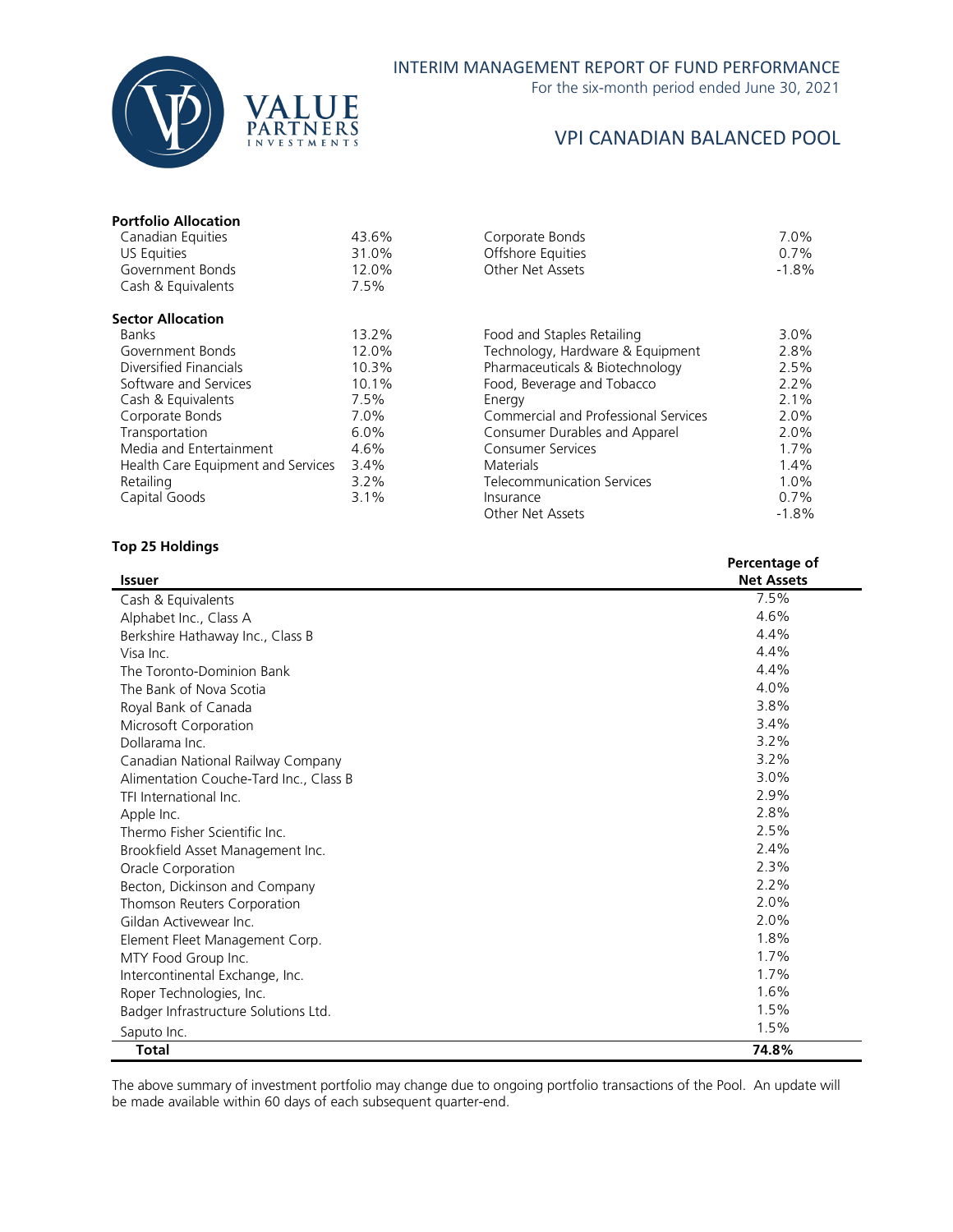

#### **Past Performance**

The historical performance information shown below assumes that all distributions were reinvested in the Pool and does not account for any sales, redemptions, distributions or optional charges or income taxes payable by an investor that would have reduced returns. Mutual fund returns are not guaranteed, their values change frequently, and past performance may not be repeated.

#### **Year-by-Year Returns**

The bar charts below show the performance of each series of the Pool (net of fees) for the six-month period ended June 30, 2021, and the previous years ended December 31 or since inception to December 31. It shows in percentage terms, how an investment made on January 1 or on inception would have increased or decreased by the end of the respective periods.



**Series F** 



Series O



(1) 2017 return is since inception on July 5, 2017.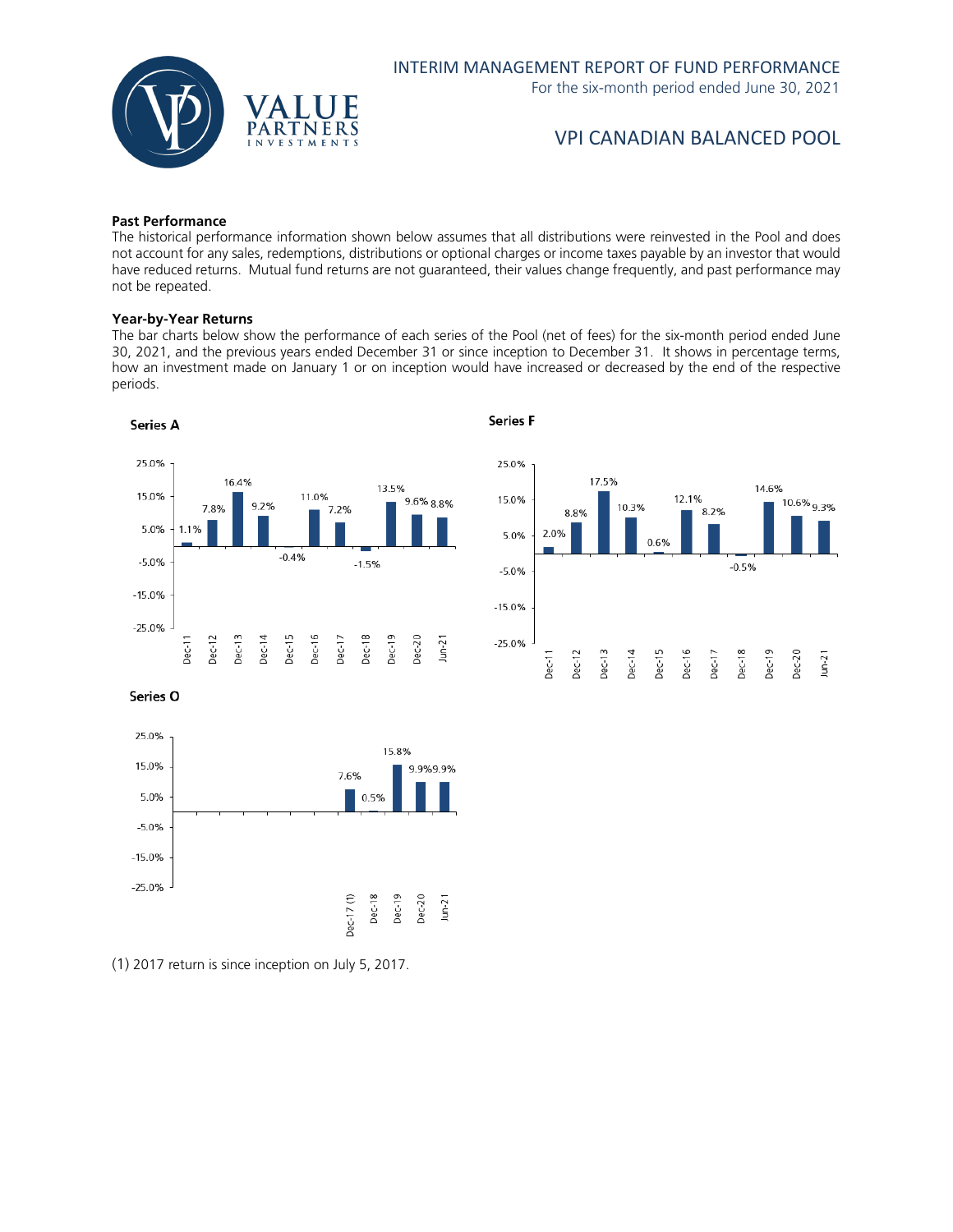

#### **Management Fees**

The Pool pays an annual management fee on each of its series (excluding Series O) to Value Partners Investments Inc. ("the Manager"). The management fee is calculated daily as a percentage of the net asset value of each series as of the close of business on each business day. In consideration for the management fees, the Manager may pay a percentage sales commission and/or trailing commission to registered dealers or brokers for units bought and held in the Pool depending on which series of units were purchased. The Manager also pays a portion of the management fee to the Portfolio Manager for its services in managing the investment portfolio.

For the six-months ended June 30, 2021, approximately 43% of the management fee revenues received by the Manager from the Pool were paid to registered dealers and brokers as sales and/or trailing commissions. Since each series may have a different commission structure, this percentage may vary by series. For unitholders eligible for the Management Fee Reduction Program, approximately 15% of the gross management fees were returned to unitholders as management fee rebates. The remainder of the management fee revenue, after payment of fees to the Portfolio Manager for its services, was retained by the Manager for corporate purposes.

#### **Related Party Transactions**

Value Partners Investments Inc. is the manager of the Pool and is responsible for the overall business and operations of the Pool. For the six-month period ended June 30, 2021, the Pool paid \$6.0 million in management fees (excluding taxes) to the Manager. In addition, the parent company of the Manager also held 31,629 Series F units of the Pool as of June 30, 2021.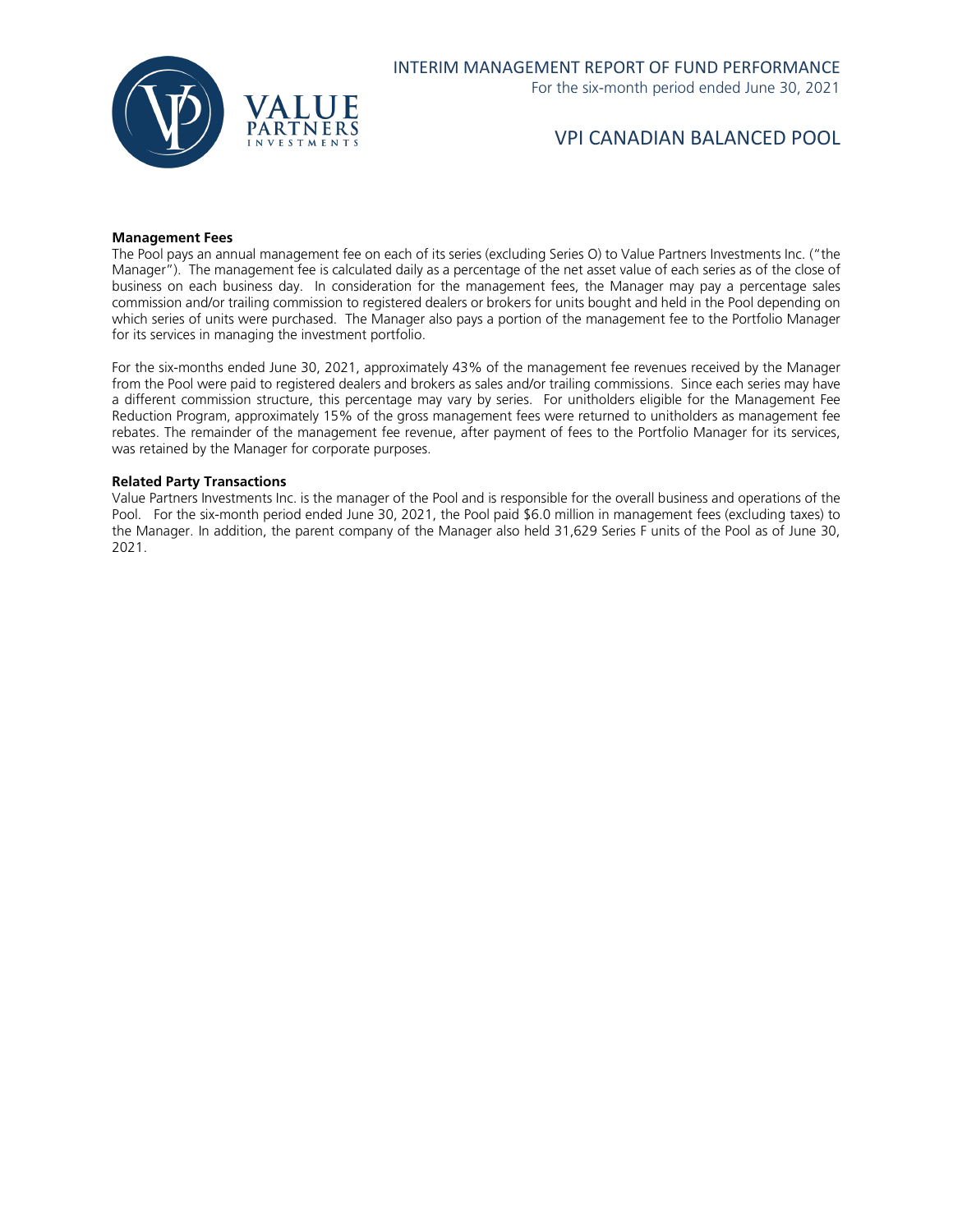

### **Financial Highlights**

The following tables show selected key financial information about each series of the Pool and are intended to help you understand the Pool's financial performance for the past five years ended December 31 and the six-month period ended June 30, 2021. This information is derived from the Pool's audited annual financial statements and interim unaudited financial statements and is not intended to be a reconciliation of the net asset value per unit.

## **The Pool's Net Assets Per Unit (\$)(1)**

| Series A                                                    | June 30<br>2021 | <b>December</b><br>31 2020 | <b>December</b><br>31 2019 | <b>December</b><br>31 2018 | <b>December</b><br>31 2017 | <b>December</b><br>31 2016   |
|-------------------------------------------------------------|-----------------|----------------------------|----------------------------|----------------------------|----------------------------|------------------------------|
| Net assets, beginning of period                             | 17.42           | 16.04                      | 14.17                      | 14.40                      | 13.49                      | 12.26                        |
| Increase (decrease) from operations:                        |                 |                            |                            |                            |                            |                              |
| Total revenue                                               | 0.14            | 0.35                       | 0.36                       | 0.35                       | 0.36                       | 0.38                         |
| Total expenses                                              | (0.18)          | (0.33)                     | (0.32)                     | (0.30)                     | (0.29)                     | (0.26)                       |
| Realized gains (losses) for the period                      | 0.34            | 0.62                       | 0.13                       | 0.18                       | 0.18                       | 0.26                         |
| Unrealized gains (losses) for the period                    | 1.24            | 0.98                       | 1.68                       | (0.46)                     | 0.72                       | 0.98                         |
| Total increase (decrease) from<br>operations <sup>(2)</sup> | 1.54            | 1.62                       | 1.85                       | (0.23)                     | 0.97                       | 1.36                         |
| <b>Distributions:</b>                                       |                 |                            |                            |                            |                            |                              |
| From net investment income (excluding<br>dividends)         |                 |                            |                            |                            |                            |                              |
| From dividends                                              |                 |                            | (0.04)                     | (0.01)                     | (0.07)                     | (0.12)                       |
| From capital gains                                          |                 | (0.15)                     |                            |                            |                            |                              |
| Return of capital                                           |                 |                            |                            |                            |                            | $\qquad \qquad \blacksquare$ |
| Total annual distributions (3)                              | $\overline{a}$  | (0.15)                     | (0.04)                     | (0.01)                     | (0.07)                     | (0.12)                       |
| Net assets, end of period                                   | 18.95           | 17.42                      | 16.04                      | 14.17                      | 14.40                      | 13.49                        |

| <b>Series F</b>                                     | June 30<br>2021 | <b>December</b><br>31 2020 | December 31<br>2019 | <b>December</b><br>31 2018 | <b>December</b><br>31 2017 | <b>December</b><br>31 2016 |
|-----------------------------------------------------|-----------------|----------------------------|---------------------|----------------------------|----------------------------|----------------------------|
| Net assets, beginning of period                     | 17.72           | 16.31                      | 14.36               | 14.58                      | 13.67                      | 12.42                      |
| Increase from operations:                           |                 |                            |                     |                            |                            |                            |
| Total revenue                                       | 0.15            | 0.36                       | 0.37                | 0.36                       | 0.37                       | 0.39                       |
| Total expenses                                      | (0.10)          | (0.18)                     | (0.17)              | (0.17)                     | (0.16)                     | (0.15)                     |
| Realized gains (losses) for the period              | 0.34            | 0.65                       | 0.12                | 0.18                       | 0.19                       | 0.24                       |
| Unrealized gains (losses) for the period            | 1.27            | 1.00                       | 1.69                | (0.55)                     | 0.75                       | 1.08                       |
| Total increase from operations <sup>(2)</sup>       | 1.66            | 1.83                       | 2.01                | (0.18)                     | 1.15                       | 1.56                       |
| <b>Distributions:</b>                               |                 |                            |                     |                            |                            |                            |
| From net investment income (excluding<br>dividends) |                 |                            |                     |                            |                            | $\overline{\phantom{a}}$   |
| From dividends                                      |                 | (0.16)                     | (0.14)              | (0.14)                     | (0.21)                     | (0.26)                     |
| From capital gains                                  |                 | (0.16)                     |                     |                            |                            |                            |
| Return of capital                                   |                 |                            |                     |                            |                            | $\qquad \qquad -$          |
| Total annual distributions (3)                      |                 | (0.32)                     | (0.14)              | (0.14)                     | (0.21)                     | (0.26)                     |
| Net assets, end of period                           | 19.37           | 17.72                      | 16.31               | 14.36                      | 14.58                      | 13.67                      |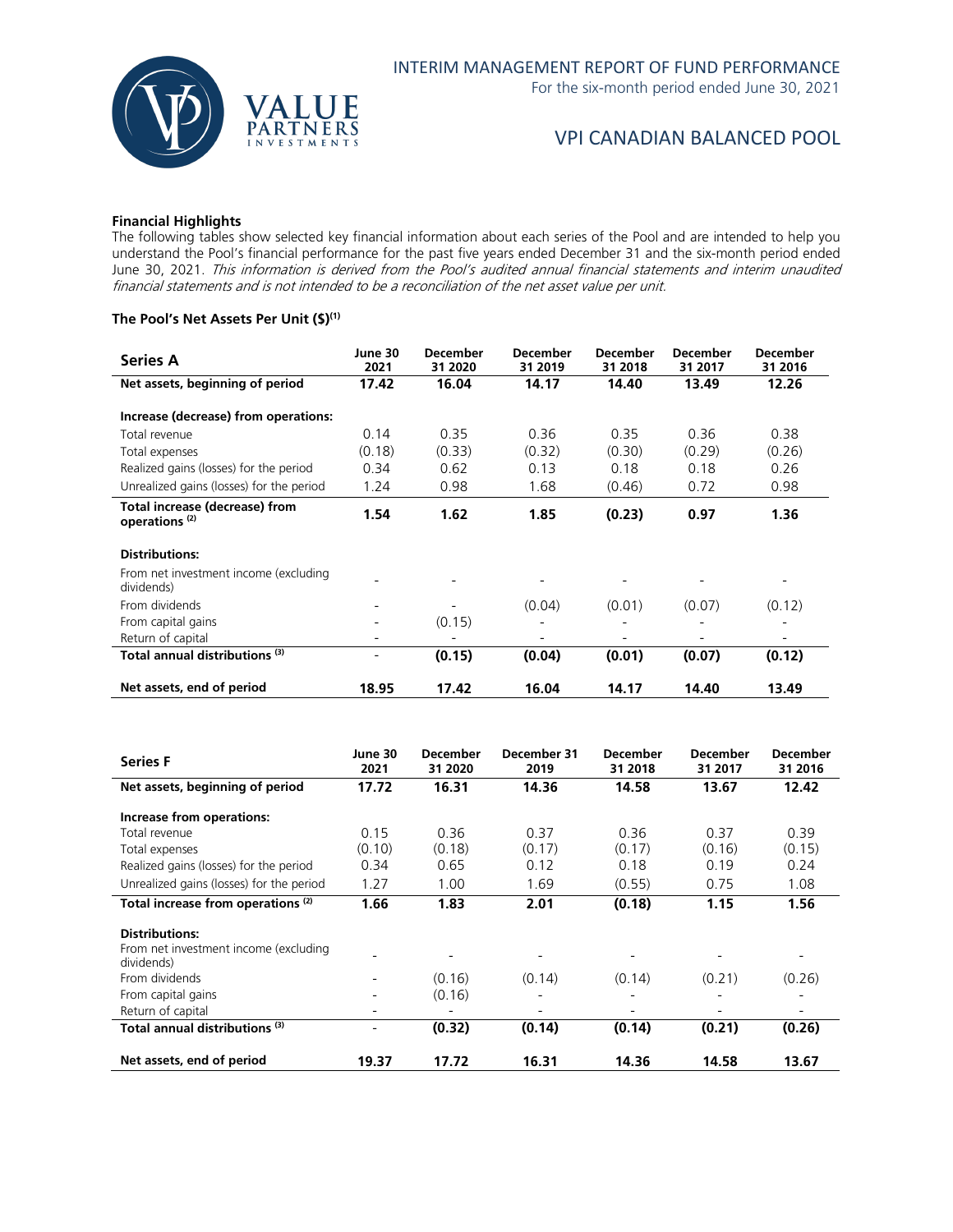

For the six-month period ended June 30, 2021

## VPI CANADIAN BALANCED POOL

## **Financial Highlights (continued)**

| Series O <sup>(4)</sup>                             | June 30<br>2021 | <b>December</b><br>31 2020 | <b>December</b><br>31 2019 | <b>December</b><br>31 2018 | <b>December</b><br>31 2017 |  |
|-----------------------------------------------------|-----------------|----------------------------|----------------------------|----------------------------|----------------------------|--|
| Net assets, beginning of period <sup>(4)</sup>      | 12.91           | 11.86                      | 10.40                      | 10.53                      | 10.00                      |  |
| Increase from operations:                           |                 |                            |                            |                            |                            |  |
| Total revenue                                       | 0.11            | 0.25                       | 0.27                       | 0.26                       | 0.14                       |  |
| Total expenses                                      |                 |                            | (0.01)                     | (0.01)                     |                            |  |
| Realized gains (losses) for the period              | 0.24            | 0.52                       | 0.08                       | 0.14                       | 0.05                       |  |
| Unrealized gains (losses) for the period            | 0.94            | 0.79                       | 1.27                       | (0.42)                     | (0.69)                     |  |
| Total decrease from operations <sup>(2)</sup>       | 1.29            | 1.56                       | 1.61                       | (0.03)                     | (0.50)                     |  |
| <b>Distributions:</b>                               |                 |                            |                            |                            |                            |  |
| From net investment income (excluding<br>dividends) |                 |                            |                            |                            | $\overline{a}$             |  |
| From dividends                                      |                 | (0.23)                     | (0.18)                     | (0.18)                     | (0.23)                     |  |
| From capital gains                                  |                 | (0.11)                     |                            |                            |                            |  |
| Return of capital                                   |                 |                            |                            |                            | $\overline{a}$             |  |
| Total annual distributions (3)                      |                 | (0.34)                     | (0.18)                     | (0.18)                     | (0.23)                     |  |
| Net assets, end of period                           | 14.18           | 12.91                      | 11.86                      | 10.40                      | 10.53                      |  |

(1) This information is derived from the Pool's audited annual financial statements and from the interim unaudited financial statements for the current period ended June 30, 2021.

(2) Net assets and distributions are based on the actual number of units outstanding at the relevant time. The increase/decrease from operations is based on the weighted average number of units outstanding over the financial period.

(3) Distributions were paid in cash/reinvested in additional units of the Pool, or both.

(4) Inception date: July 5, 2017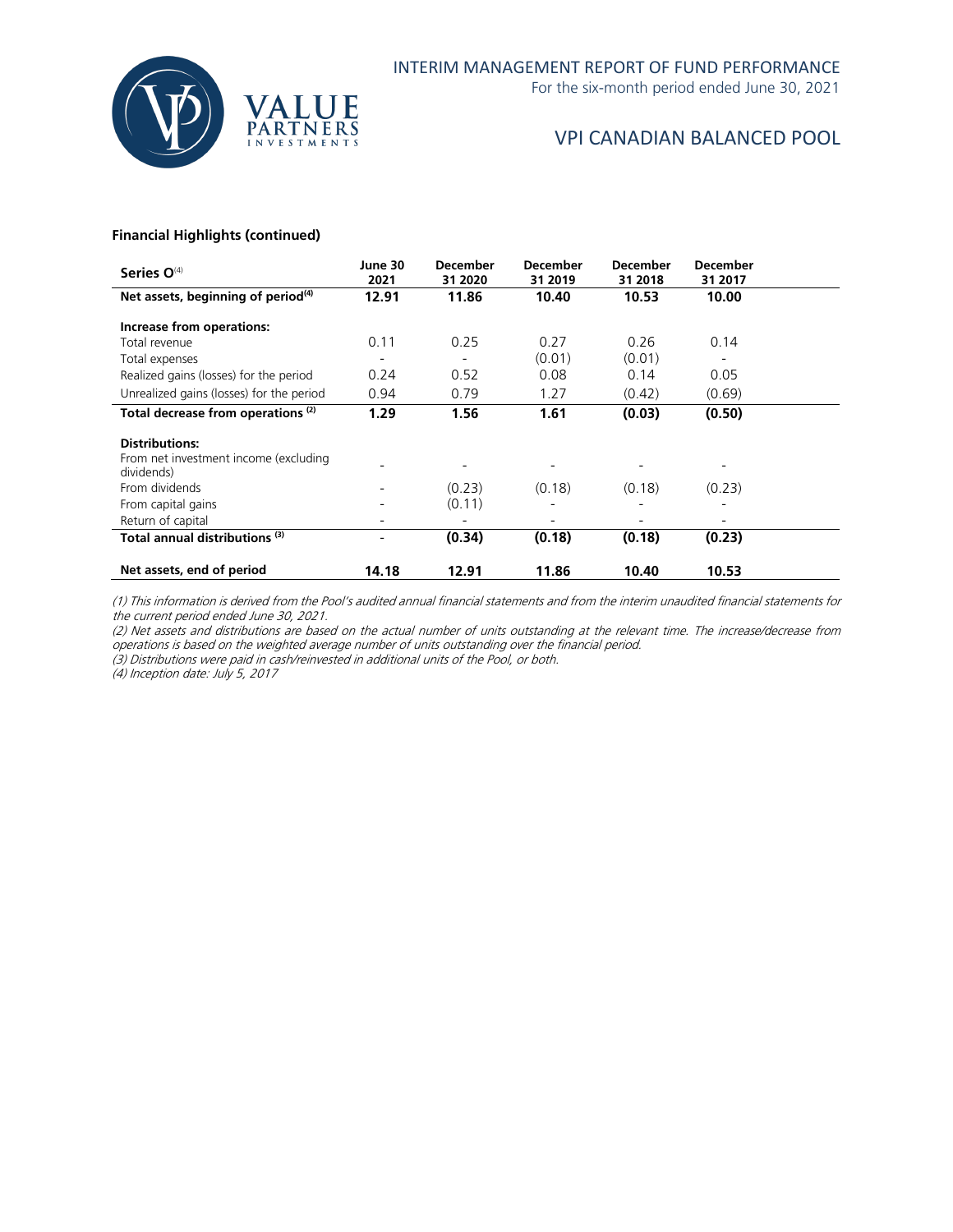

For the six-month period ended June 30, 2021

## VPI CANADIAN BALANCED POOL

## **Ratios and Supplemental Data**

| <b>Series A</b>                                           | June 30<br>2021 | <b>December</b><br>31 2020 | <b>December</b><br>31 2019 | <b>December</b><br>31 2018 | <b>December</b><br>31 2017 | <b>December</b><br>31 2016 |
|-----------------------------------------------------------|-----------------|----------------------------|----------------------------|----------------------------|----------------------------|----------------------------|
| Total net asset value $(000's)^{(1)}$                     | \$660,795       | \$583,455                  | \$473,503                  | \$346,791                  | \$322,602                  | \$296,822                  |
| Number of units outstanding (000's) <sup>(1)</sup>        | 34,865          | 33,498                     | 29,522                     | 24.475                     | 22.406                     | 22,001                     |
| Management expense ratio <sup>(2)</sup>                   | 1.96%           | 1.98%                      | 1.99%                      | 2.01%                      | 2.00%                      | 2.00%                      |
| Management expense ratio before waivers<br>or absorptions | .96%            | .98%                       | $.99\%$                    | 2.01%                      | 2.00%                      | 2.00%                      |
| Trading expense ratio <sup>(3)</sup>                      | 0.01%           | $0.02\%$                   | 0.01%                      | $0.00\%$                   | $0.01\%$                   | 0.01%                      |
| Portfolio turnover rate (4)                               | 10.66%          | 31.83%                     | 9.50%                      | 3.39%                      | 11.11%                     | 12.76%                     |
| Net asset value per unit (1)                              | \$18.95         | \$17.42                    | \$16.04                    | \$14.17                    | \$14.40                    | \$13.49                    |

| <b>Series F</b>                                           | June 30<br>2021 | <b>December</b><br>31 2020 | <b>December</b><br>31 2019 | December<br>31 2018 | December 31<br>2017 | <b>December</b><br>31 2016 |
|-----------------------------------------------------------|-----------------|----------------------------|----------------------------|---------------------|---------------------|----------------------------|
| Total net asset value (000's) <sup>(1)</sup>              | \$100.427       | \$87,261                   | \$64,539                   | \$43,153            | \$28,143            | \$19,594                   |
| Number of units outstanding $(000's)^{(1)}$               | 5.184           | 4.925                      | 3,958                      | 3,005               | 1.930               | 1,434                      |
| Management expense ratio <sup>(2)</sup>                   | 1.03%           | 1.04%                      | 1.04%                      | 1.06%               | 1.05%               | 1.05%                      |
| Management expense ratio before waivers<br>or absorptions | 1.03%           | 1.04%                      | 1.04%                      | 1.06%               | 1.05%               | 1.05%                      |
| Trading expense ratio <sup>(3)</sup>                      | 0.01%           | $0.02\%$                   | 0.01%                      | $0.00\%$            | 0.01%               | 0.01%                      |
| Portfolio turnover rate (4)                               | 10.66%          | 31.83%                     | 9.50%                      | 3.39%               | 11.11%              | 12.76%                     |
| Net asset value per unit (1)                              | \$19.37         | \$17.72                    | \$16.31                    | \$14.36             | \$14.58             | \$13.67                    |

| <b>Series O</b>                                           | June 30<br>2021 | <b>December</b><br>31 2020 | <b>December</b><br>31 2019 | December<br>31 2018 | December 31<br>2017 |  |
|-----------------------------------------------------------|-----------------|----------------------------|----------------------------|---------------------|---------------------|--|
| Total net asset value (000's) <sup>(1)</sup>              | \$16,765        | \$12,898                   | \$7.787                    | \$4,243             | \$1,083             |  |
| Number of units outstanding $(000's)^{(1)}$               | 1,182           | 999                        | 657                        | 408                 | 103                 |  |
| Management expense ratio <sup>(2)</sup>                   | $0.00\%$        | $0.00\%$                   | $0.00\%$                   | $0.00\%$            | $0.00\%$            |  |
| Management expense ratio before waivers<br>or absorptions | 0.08%           | $0.09\%$                   | $0.09\%$                   | $0.11\%$            | 0.11%               |  |
| Trading expense ratio <sup>(3)</sup>                      | 0.01%           | $0.02\%$                   | 0.01%                      | $0.00\%$            | $0.01\%$            |  |
| Portfolio turnover rate (4)                               | 10.66%          | 31.83%                     | 9.50%                      | 3.39%               | 11.11%              |  |
| Net asset value per unit (1)                              | \$14.18         | \$12.91                    | \$11.86                    | \$10.40             | \$10.53             |  |

(1) This information is provided as at the date shown.

(2) Management expense ratio is based on total expenses for the stated period (excluding distributions, commissions and other portfolio transaction costs) and is expressed as an annualized percentage of daily average net assets during the period. In the period a series is established, the management expense ratio is annualized from the date of inception to December 31.

(3) The trading expense ratio represents total commissions and other portfolio transaction costs expressed as an annualized percentage of daily average net assets during the period.

(4) The Pool's portfolio turnover rate indicates how actively the Pool's portfolio manager manages its portfolio investments. A portfolio turnover rate of 100% is equivalent to the Pool buying and selling all of the securities in its portfolio once in the course of the year. The higher the Pool's portfolio turnover rate in a year, the greater the trading costs payable by the Pool in the year, and the greater the chance of an investor receiving taxable capital gains in the year. There is not necessarily a relationship between a high turnover rate and the performance of the Pool.